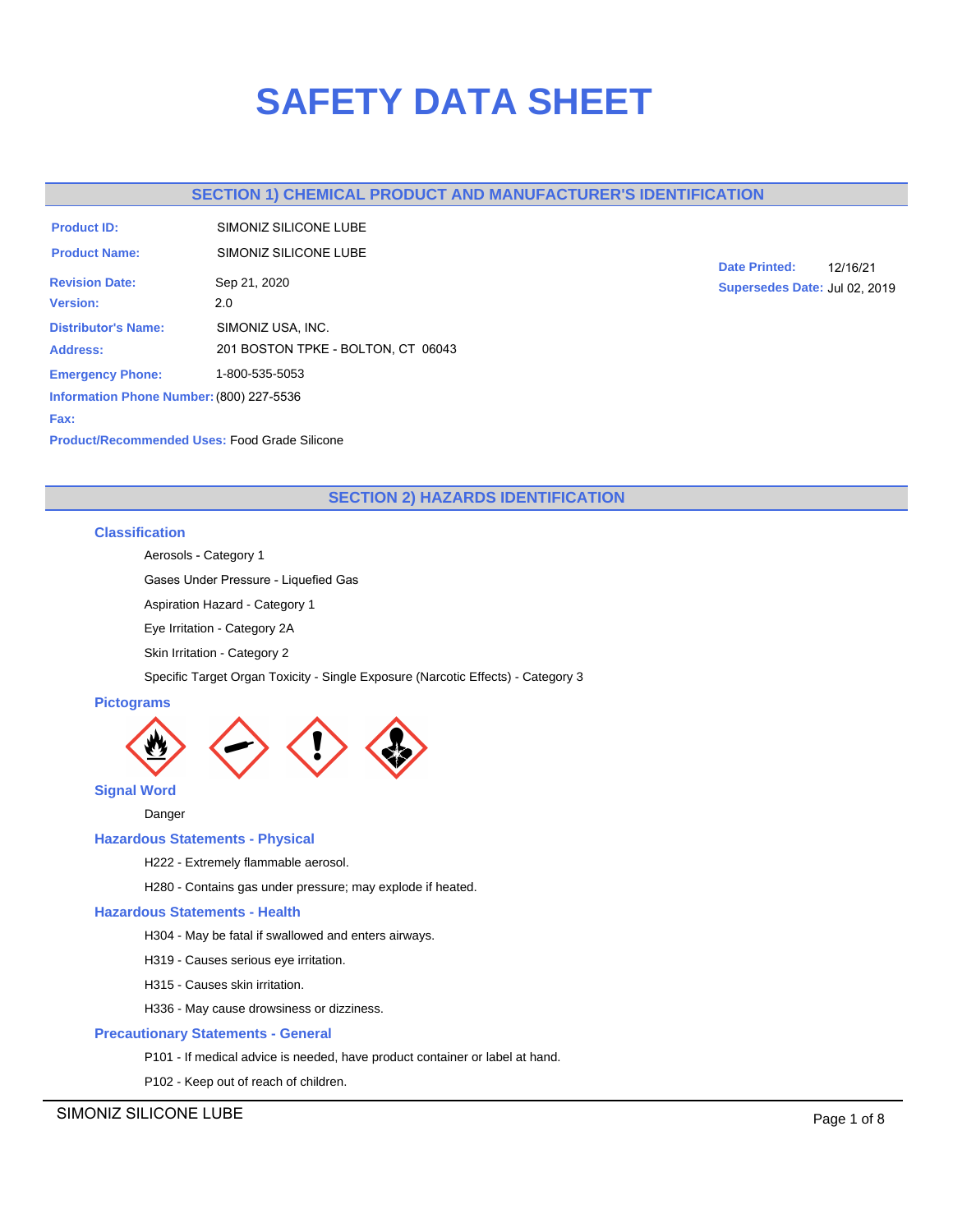P103 - Read label before use.

# **Precautionary Statements - Prevention**

- P210 Keep away from heat, hot surfaces, sparks, open flames and other ignition sources. No smoking.
- P211 Do not spray on an open flame or other ignition source.
- P251 Do not pierce or burn, even after use.
- P264 Wash hands thoroughly after handling.
- P280 Wear protective gloves, protective clothing, eye protection and face protection.
- P261 Avoid breathing mist, vapors or spray.
- P271 Use only outdoors or in a well-ventilated area.

# **Precautionary Statements - Response**

- P301 + P310 IF SWALLOWED: Immediately call a POISON CENTER or doctor.
- P331 Do NOT induce vomiting.

P305 + P351 + P338 - IF IN EYES: Rinse cautiously with water for several minutes. Remove contact lenses, if present and easy to do. Continue rinsing.

- P337 + P313 If eye irritation persists: Get medical attention.
- P302 + P352 IF ON SKIN: Wash with plenty of soap and water.
- P332 + P313 If skin irritation occurs: Get medical attention.
- P362 + P364 Take off contaminated clothing and wash it before reuse.
- P304 + P340 IF INHALED: Remove person to fresh air and keep comfortable for breathing.

P312 - Call a POISON CENTER or doctor if you feel unwell.

# **Precautionary Statements - Storage**

P410 + P412 - Protect from sunlight. Do not expose to temperatures exceeding 50°C / 122°F.

P403 + P405 - Store in a well-ventilated place. Store locked up.

# **Precautionary Statements - Disposal**

P501 - Dispose of contents and container in accordance with local, regional, national and international regulations.

# **SECTION 3) COMPOSITION, INFORMATION ON INGREDIENTS**

| <b>CAS</b>   | <b>Chemical Name</b>                  | % By Weight |
|--------------|---------------------------------------|-------------|
| 0000067-64-1 | ACETONE                               | 23% - 39%   |
| 0068476-86-8 | Petroleum gases, liquefied, sweetened | 23% - 38%   |
| 0000142-82-5 | N-HEPTANE                             | 18% - 30%   |
| 0063148-62-9 | SILICONE                              | $4\% - 9\%$ |

Specific chemical identity and/or exact percentage (concentration) of the composition has been withheld to protect confidentiality.

# **SECTION 4) FIRST-AID MEASURES**

# **Inhalation**

Remove source of exposure or move person to fresh air and keep comfortable for breathing.

If exposed/feel unwell/concerned: Get medical attention.

Eliminate all ignition sources if safe to do so.

# **Eye Contact**

Remove source of exposure or move person to fresh air. Rinse eyes cautiously with lukewarm, gently flowing water for several minutes, while holding the eyelids open. Remove contact lenses, if present and easy to do. Continue rinsing for a duration of 15-20 minutes. Take care not to rinse contaminated water into the unaffected eye or onto the face. If eye irritation persists: Get medical advice/attention.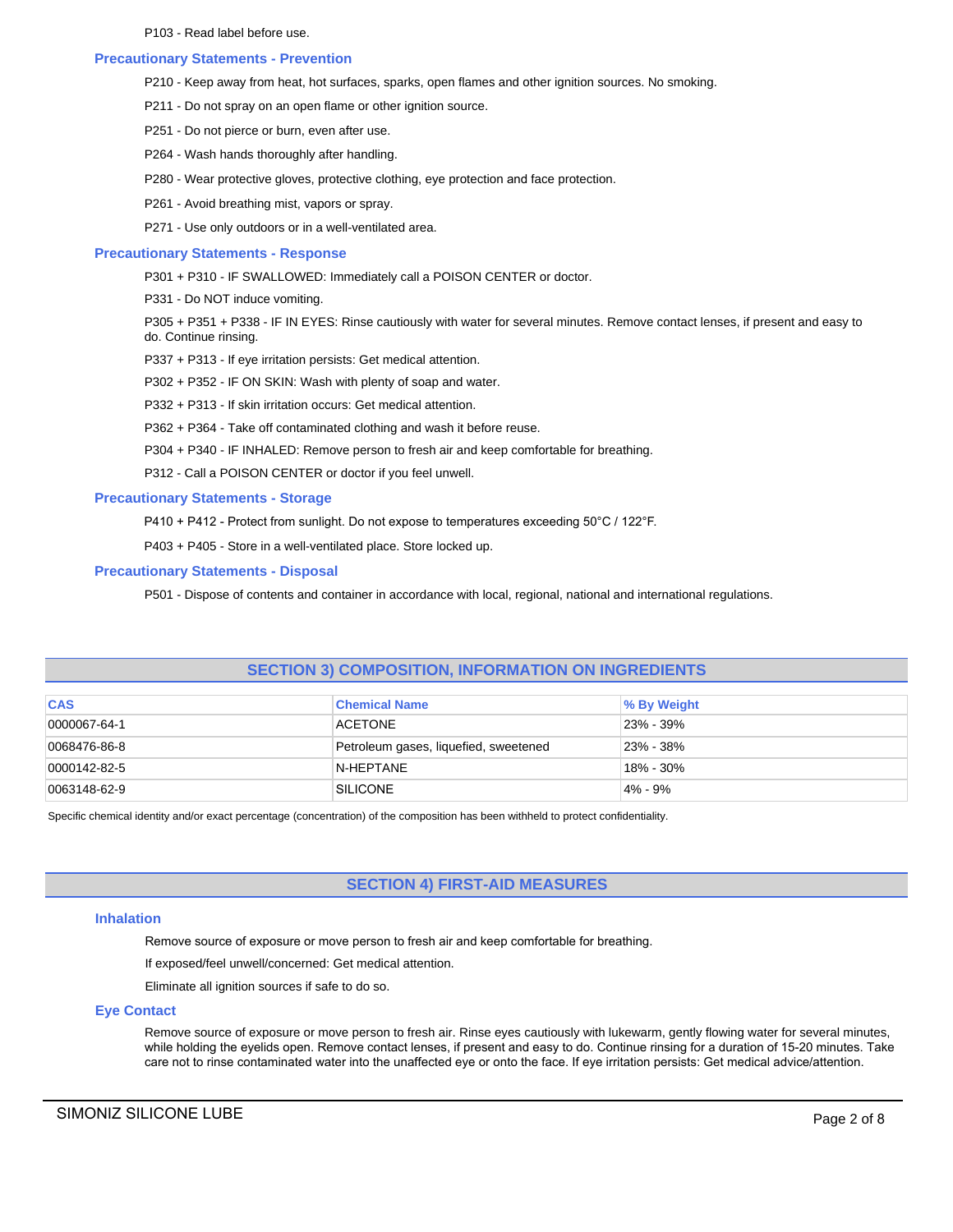#### **Skin Contact**

Take off contaminated clothing, shoes and leather goods (e.g. watchbands, belts). Wash with plenty of lukewarm, gently flowing water for a duration of 15-20 minutes. If skin irritation occurs: Get medical advice/attention. Wash contaminated clothing before reuse.

IF exposed or concerned: Get medical advice/attention.

#### **Ingestion**

Immediately call a POISON CENTER or doctor. Do NOT induce vomiting. If vomiting occurs naturally, lie on your side, in the recovery position.

# **Most Important Symptoms/Effects, Acute and Delayed**

No data available.

#### **Indication of Immediate Medical Attention and Special Treatment Needed**

No data available.

# **SECTION 5) FIRE-FIGHTING MEASURES**

#### **Suitable Extinguishing Media**

Dry chemical, foam, carbon dioxide. Water spray may be useful in minimizing or dispersing vapors and to protect personnel. Carbon dioxide can displace oxygen. Use caution when applying carbon dioxide in confined spaces. Simultaneous use of foam and water on the same surface is to be avoided as water destroys the foam. Sand or earth may be used for small fires only.

Do not direct a solid stream of water or foam into hot, burning pools. This may result in frothing and increased fire intensity.

#### **Unsuitable Extinguishing Media**

No data available.

#### **Specific Hazards in Case of Fire**

Contents under pressure. Keep away from ignition sources and open flames. Exposure of containers to extreme heat and flames can cause them to rupture often with violent force. Product is highly flammable and forms explosive mixtures with air, oxygen, and all oxidizing agents. Vapors are heavier than air and may travel along surfaces to remote ignition sources and flash back.

During a fire, irritating and highly toxic gases may be generated during combustion or decomposition. High temperatures can cause sealed containers to rupture due to a build up of internal pressures. Cool with water.

Empty Containers retain product residue which may exhibit hazards of material; therefore do not pressurize, cut, glaze, weld or use for any other purposes.

Container could potentially burst or be punctured upon mechanical impact, releasing flammable vapors.

#### **Fire-Fighting Procedures**

Isolate immediate hazard area and keep unauthorized personnel out. Stop spill/release if it can be done safely. Move undamaged containers from immediate hazard area if it can be done safely. Water spray may be useful in minimizing or dispersing vapors and to protect personnel. Water may be ineffective but can be used to cool containers exposed to heat or flame. Caution should be exercised when using water or foam as frothing may occur, especially if sprayed into containers of hot, burning liquid.

Dispose of fire debris and contaminated extinguishing water in accordance with official regulations.

### **Special Protective Actions**

Wear protective pressure self-contained breathing apparatus (SCBA) and full turnout gear.

# **SECTION 6) ACCIDENTAL RELEASE MEASURES**

### **Emergency Procedure**

ELIMINATE all ignition sources (no smoking, flares, sparks or flames in immediate area).

Do not touch or walk through spilled material.

Isolate hazard area and keep unnecessary people away. Remove all possible sources of ignition in the surrounding area. Notify authorities if any exposure to the general public or the environment occurs or is likely to occur.

If spilled material is cleaned up using a regulated solvent, the resulting waste mixture may be regulated.

### **Recommended Equipment**

Wear liquid tight chemical protective clothing in combination with positive pressure self-contained breathing apparatus (SCBA).

#### **Personal Precautions**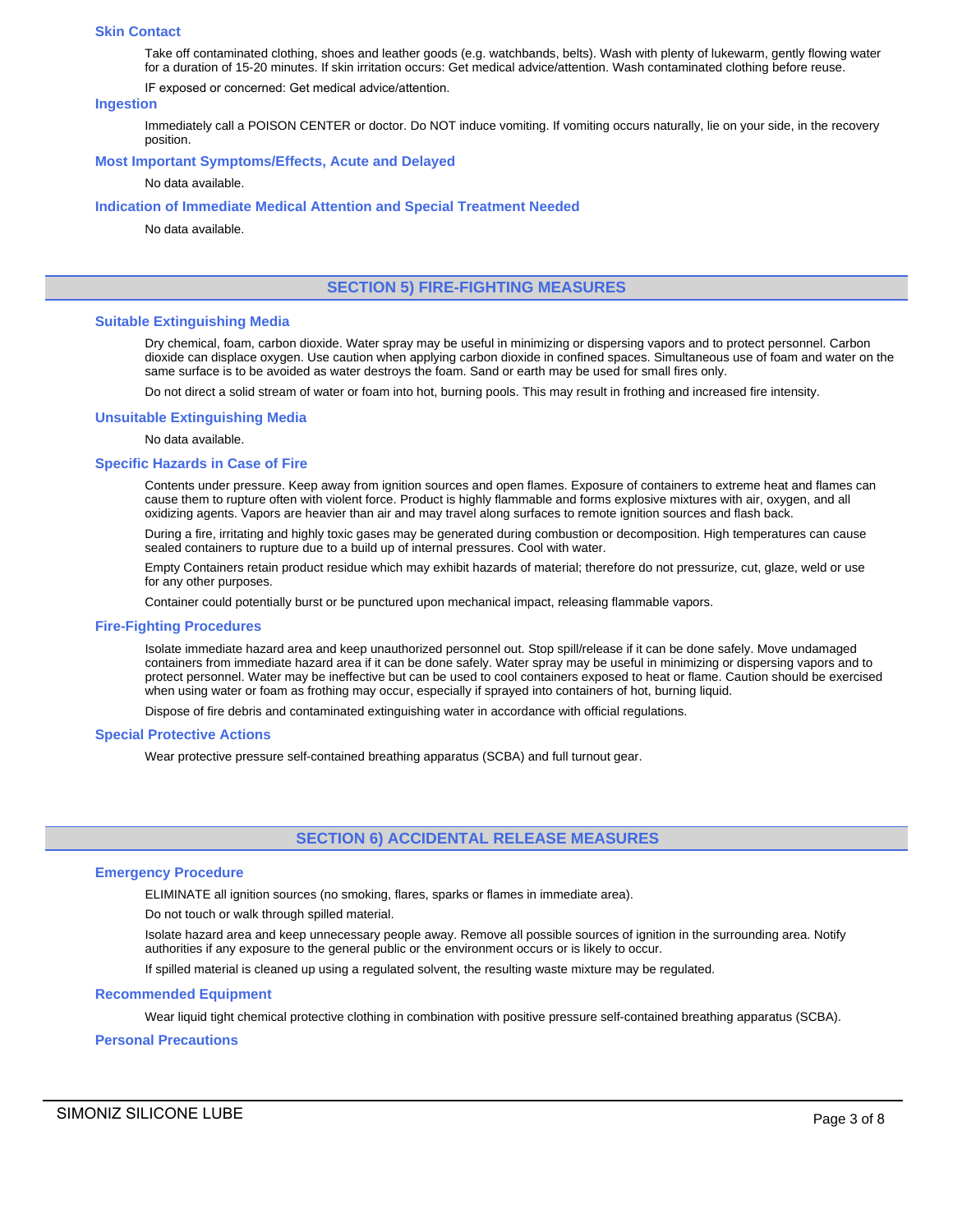Avoid breathing vapor. Avoid contact with skin, eye or clothing. Do not touch damaged containers or spilled materials unless wearing appropriate protective clothing.

#### **Environmental Precautions**

Stop spill/release if it can be done safely. Prevent spilled material from entering sewers, storm drains, other unauthorized drainage systems and natural waterways by using sand, earth, or other appropriate barriers.

#### **Methods and Materials for Containment and Cleaning up**

Absorb liquids in vermiculite, dry sand, earth, or similar inert material and deposit in sealed containers for disposal.

# **SECTION 7) HANDLING AND STORAGE**

# **General**

Do not puncture or incinerate (burn) cans. Do not stick pins, nails, or any other sharp objects into opening on top of can. Do not spray in eyes. Do not take internally.

#### **Ventilation Requirements**

Use in a well-ventilated place.

#### **Storage Room Requirements**

Store and use in a cool, dry, well-ventilated area. Do not store above 120°F. See product label for additional information.

# **SECTION 8) EXPOSURE CONTROLS/PERSONAL PROTECTION**

#### **Eye Protection**

Wear safety glasses with side shields. Eyewash stations and showers should be available in areas where this material is used and stored.

#### **Skin Protection**

Use solvent-resistant protective gloves for prolonged or repeated contact.

#### **Respiratory Protection**

Avoid breathing vapors. In restricted areas, use approved chemical/mechanical filters designed to remove a combination of particles and vapor. In confined areas, use an approved air line respirator or hood. A self-contained breathing apparatus is required for vapor concentrations above PEL/TLV limits.

#### **Appropriate Engineering Controls**

Ventilation should be sufficient to prevent inhalation of any vapors.

| <b>Chemical</b><br><b>Name</b>                 | <b>TWA</b><br><b>OSHA</b><br>(mg/m3) | <b>OSHA TWA</b><br>(ppm) | <b>OSHA STEL</b><br>(mg/m3) | <b>OSHA</b><br><b>Carcinogen</b> | <b>OSHA Skin</b><br>designation | <b>OSHA Tables</b><br>(Z1, Z2, Z3) | <b>ACGIH TWA</b><br>(mg/m3) | <b>ACGIH TWA</b><br>(ppm) |
|------------------------------------------------|--------------------------------------|--------------------------|-----------------------------|----------------------------------|---------------------------------|------------------------------------|-----------------------------|---------------------------|
| <b>ACETONE</b>                                 | 2400                                 | 1000                     |                             |                                  |                                 |                                    |                             | 250                       |
| N-HEPTANE                                      | 2000                                 | 500                      |                             |                                  |                                 |                                    |                             | 400                       |
| Petroleum<br>gases,<br>liquefied,<br>sweetened | 2000                                 | 500                      |                             |                                  |                                 |                                    |                             |                           |

| <b>Chemical</b><br><b>Name</b>                 | <b>STEL</b><br><b>NIOSH</b><br>(ppm) | <b>ACGIH STEL</b><br>(mg/m3) | <b>ACGIH STEL</b><br>(ppm) | <b>ACGIH</b><br><b>Carcinogen</b> | <b>ACGIH</b><br><b>TLV Basis</b> | <b>ACGIH</b><br><b>Notations</b> | <b>NIOSH</b><br><b>TWA</b><br>(mg/m3) | <b>TWA</b><br><b>NIOSH</b><br>(ppm) |
|------------------------------------------------|--------------------------------------|------------------------------|----------------------------|-----------------------------------|----------------------------------|----------------------------------|---------------------------------------|-------------------------------------|
| <b>ACETONE</b>                                 |                                      |                              | 500                        | A4                                | URT & eye irr;<br>CNS impair     | A4: BEI                          | 590                                   | 250                                 |
| N-HEPTANE                                      |                                      |                              | 500                        |                                   | CNS impair;<br>URT irr           |                                  | 350                                   | 85                                  |
| Petroleum<br>gases,<br>liquefied,<br>sweetened |                                      |                              |                            |                                   |                                  |                                  |                                       |                                     |

| <b>Chemical</b> | <b>NIOSH STEL</b> | <b>OSHA STEL</b> | <b>NIOSH</b>      |
|-----------------|-------------------|------------------|-------------------|
| <b>Name</b>     | (mq/m3)           | (ppm)            | <b>Carcinogen</b> |
| <b>ACETONE</b>  |                   |                  |                   |

# SIMONIZ SILICONE LUBE **Page 4 of 8**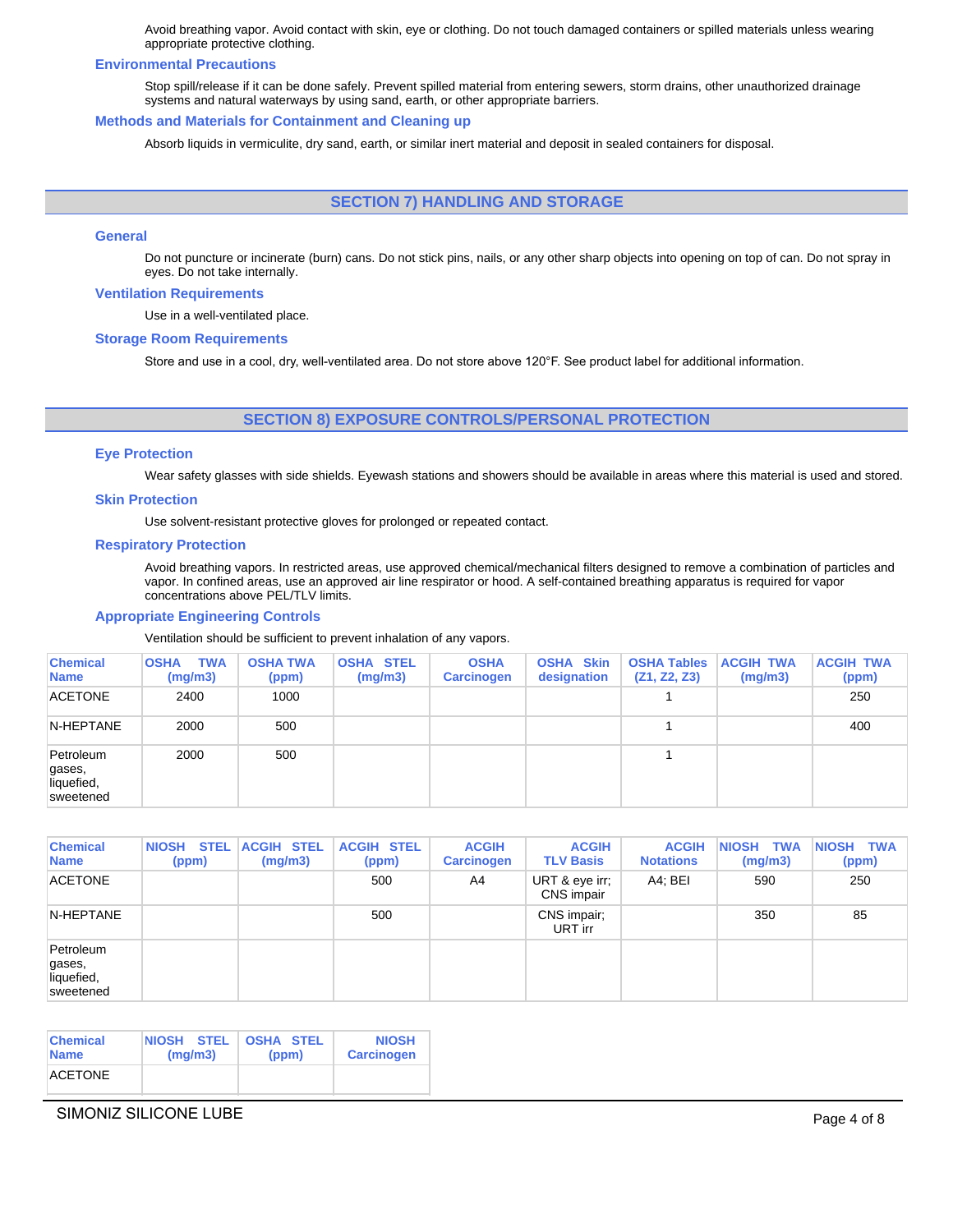| N-HEPTANE                                      |  |  |
|------------------------------------------------|--|--|
| Petroleum<br>gases,<br>liquefied,<br>sweetened |  |  |

(C) - Ceiling limit, A4 - Not Classifiable as a Human Carcinogen, BEI - Substances for which there is a Biological Exposure Index or Indices, CNS - Central nervous system, impair - Impairment, irr - Irritation, URT - Upper respiratory tract

# **SECTION 9) PHYSICAL AND CHEMICAL PROPERTIES**

# **Physical and Chemical Properties**

| Density                      | 5.70 lb/gal       |
|------------------------------|-------------------|
| Density VOC                  | 3.37 lb/gal       |
| % VOC                        | 59%               |
| Appearance                   | Colorless         |
| Odor Threshold               | N.A.              |
| Odor Description             | Slight Solvent    |
| pH                           | N.A.              |
| <b>Water Solubility</b>      | N.A.              |
| Flammability                 | N.A.              |
| Vapor Pressure               | N.A.              |
| <b>Flash Point</b>           | N.A.              |
| Viscosity                    | N.A.              |
| Lower Explosion Level        | N.A.              |
| <b>Upper Explosion Level</b> | N.A.              |
| Vapor Density                | N.A.              |
| <b>Melting Point</b>         | N.A.              |
| <b>Freezing Point</b>        | N.A.              |
| Low Boiling Point            | N.A.              |
| High Boiling Point           | N.A.              |
| Decomposition Pt             | N.A.              |
| Auto Ignition Temp           | N.A.              |
| <b>Evaporation Rate</b>      | Slower than ether |

# **SECTION 10) STABILITY AND REACTIVITY**

# **Stability**

Stable under normal storage and handling conditions.

# **Conditions to Avoid**

Avoid heat, sparks, flame, high temperature and contact with incompatible materials.

Dropping containers may cause bursting.

### **Incompatible Materials**

Avoid strong oxidizers, reducers, acids, and alkalis.

# **Hazardous Reactions/Polymerization**

Will not occur.

# **Hazardous Decomposition Products**

No data available.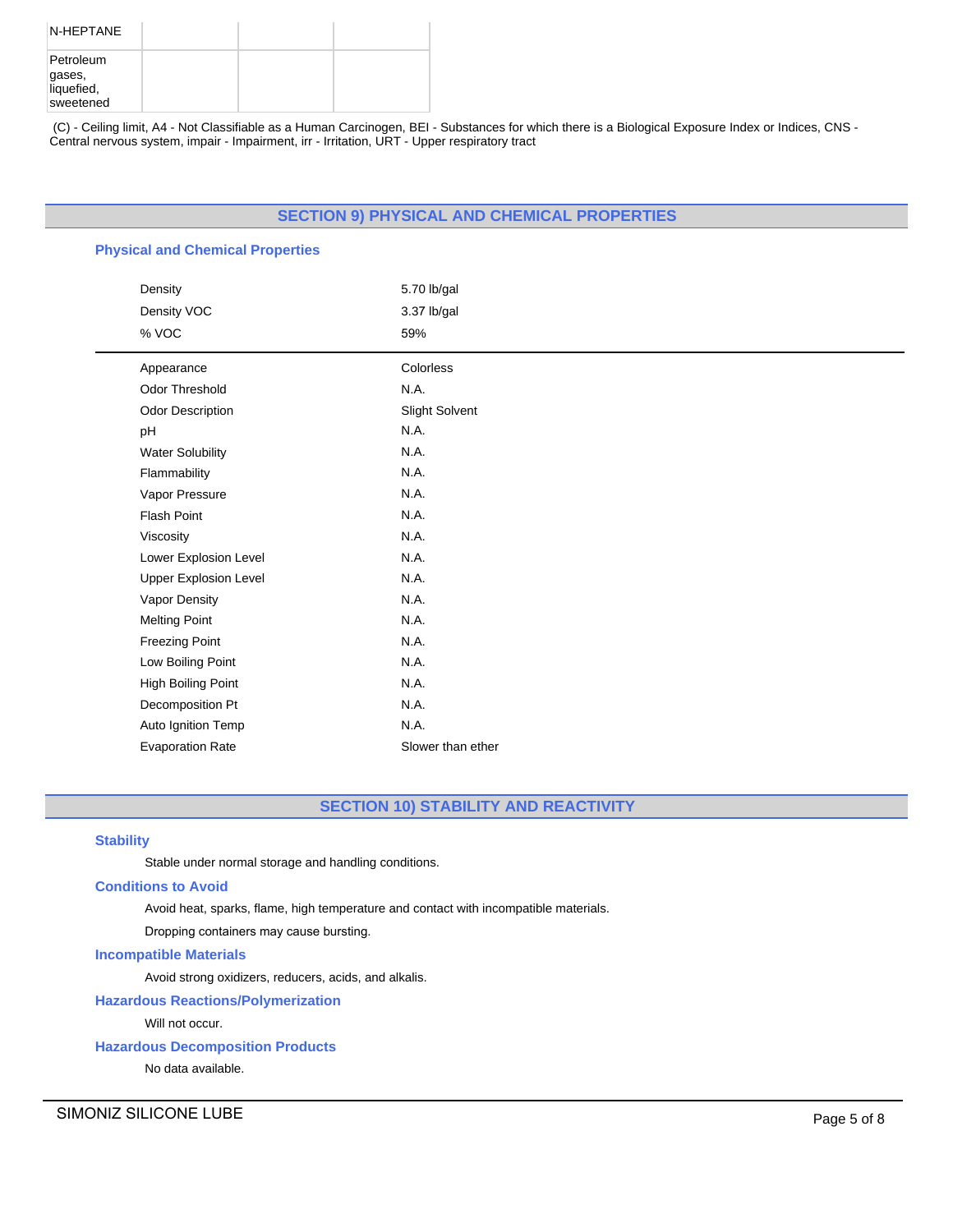# **Skin Corrosion/Irritation**

Causes skin irritation.

### **Likely Route of Exposure**

Inhalation, ingestion, skin absorption.

### **Serious Eye Damage/Irritation**

Causes serious eye irritation.

# **Carcinogenicity**

No data available.

### **Germ Cell Mutagenicity**

No data available.

### **Reproductive Toxicity**

No data available.

# **Respiratory/Skin Sensitization**

No data available.

### **Specific Target Organ Toxicity - Single Exposure**

May cause drowsiness or dizziness.

### **Specific Target Organ Toxicity - Repeated Exposure**

No data available.

# **Aspiration Hazard**

May be fatal if swallowed and enters airways.

# **Acute Toxicity**

# No data available.

# **Potential Health Effects - Miscellaneous**

0000067-64-1 ACETONE

The following medical conditions may be aggravated by exposure: lung disease, eye disorders, skin disorders. Overexposure may cause damage to any of the following organs/systems: blood, central nervous system, eyes, kidneys, liver, respiratory system, skin.

# 0000142-82-5 N-HEPTANE

Increased susceptibility to the effects of this material may be observed in people with preexisting disease of any of the following: central nervous system, respiratory system, skin. May cause central nervous system effects such as dizziness, headache, nausea, and loss of consciousness. Laboratory studies with rats have shown that petroleum distillates can cause kidney damage and kidney or liver tumors. These effects were not seen in similar studies with guinea pigs, dogs, or monkeys. Several studies evaluating petroleum workers have not shown a significant increase of kidney damage or an increase in kidney or liver tumors. Aspiration may occur during swallowing or vomiting, resulting in lung damage.

#### 0000142-82-5 N-HEPTANE

LC50 (rat): approximately 25000 ppm (4-hour exposure); cited as 103 g/m3 (4-hour exposure) (6)

LD50 (oral, rat): Greater than 15000 mg/kg (4)

# 0000067-64-1 ACETONE

LC50 (male rat): 30000 ppm (4-hour exposure); cited as 71000 mg/m3 (4-hour exposure) (29)

LC50 (male mouse): 18600 ppm (4-hour exposure); cited as 44000 mg/m3 (4-hour exposure) (29)

LD50 (oral, female rat): 5800 mg/kg (24)

- LD50 (oral, mature rat): 6700 mg/kg (cited as 8.5 mL/kg) (31)
- LD50 (oral, newborn rat): 1750 mg/kg (cited as 2.2 mL/kg) (31)
- LD50 (oral, mouse): 3000 mg/kg (32,unconfirmed)
- LD50 (dermal, rabbit): Greater than 16000 mg/kg cited as 20 mL/kg) (30)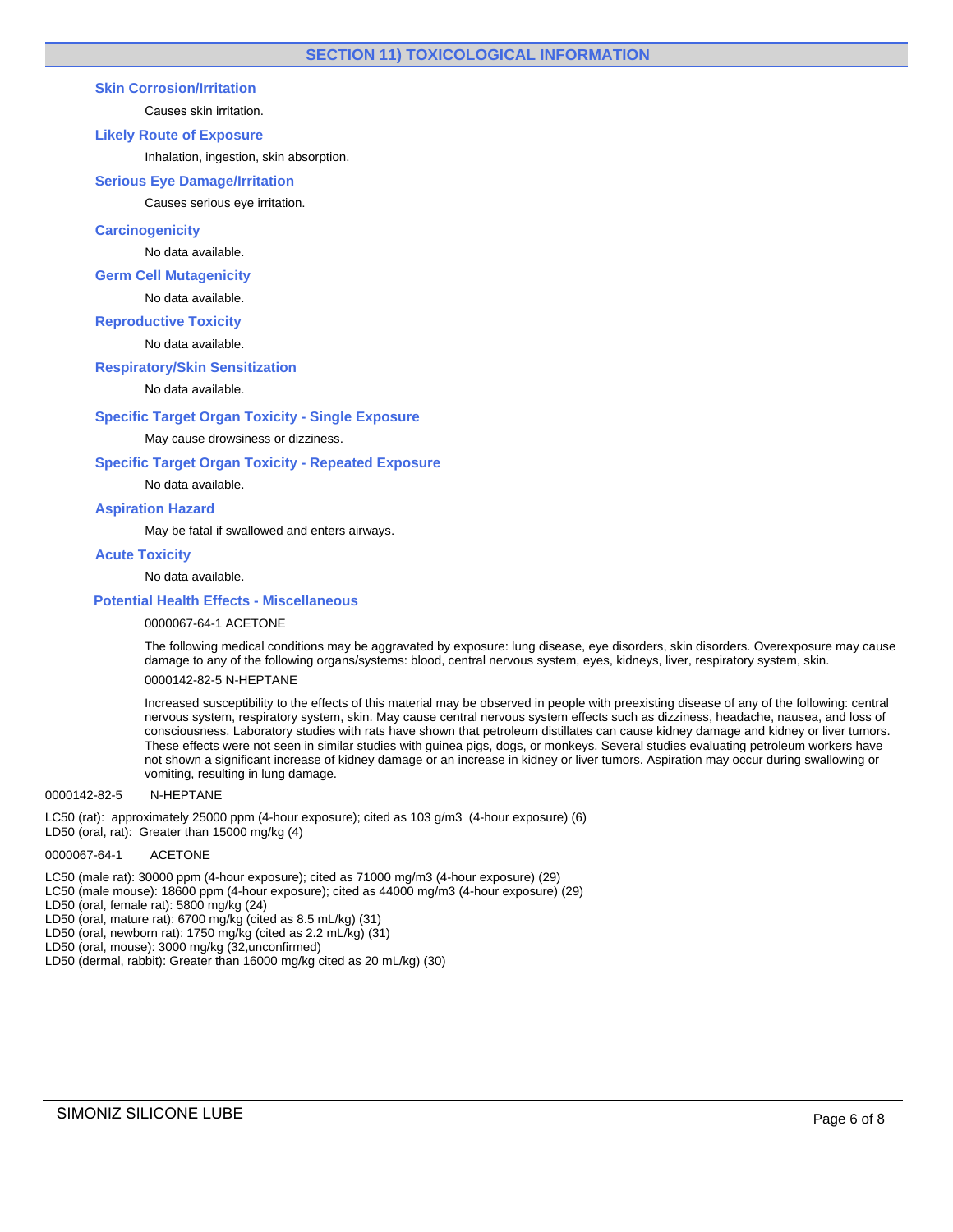# **Toxicity**

Very toxic to aquatic life with long lasing effects.

# **Persistence and Degradability**

No data available.

# **Bio-Accumulative Potential**

No data available.

# **Mobility in Soil**

No data available.

# **Other Adverse Effects**

No data available.

# **SECTION 13) DISPOSAL CONSIDERATIONS**

# **Waste Disposal**

Under RCRA, it is the responsibility of the user of the product, to determine at the time of disposal whether the product meets RCRA criteria for hazardous waste. Waste management should be in full compliance with federal, state, and local laws.

Empty containers retain product residue which may exhibit hazards of material, therefore do not pressurize, cut, glaze, weld or use for any other purposes. Return drums to reclamation centers for proper cleaning and reuse.

# **SECTION 14) TRANSPORT INFORMATION**

|                                            | <b>U.S. DOT</b><br><b>Information</b> | <b>IMDG Information</b> | <b>IATA Information</b> |
|--------------------------------------------|---------------------------------------|-------------------------|-------------------------|
| <b>UN number:</b>                          | UN1950                                | UN1950                  | UN1950                  |
| <b>Proper shipping</b><br>name:            | Aerosols                              | Aerosols                | Aerosols, flammable     |
| <b>Hazard class:</b>                       | 2.1                                   | 2.1                     | 2.1                     |
| <b>Packaging group:</b>                    | N A                                   | N A                     | N A                     |
| <b>Hazardous</b><br>substance (RQ):        | No Data Available                     |                         |                         |
| <b>Marine Pollutant:</b>                   | No Data Available                     | No Data Available       |                         |
| <b>Note / Special</b><br><b>Provision:</b> | (LTD QTY)                             | (LTD QTY)               | (LTD QTY)               |
| <b>Toxic-Inhalation</b><br>Hazard:         | No Data Available                     |                         |                         |

# **SECTION 15) REGULATORY INFORMATION**

| <b>CAS</b>   | <b>Chemical Name</b>                     | % By Weight | <b>Regulation List</b>                      |
|--------------|------------------------------------------|-------------|---------------------------------------------|
| 0000067-64-1 | <b>ACETONE</b>                           | 23% - 39%   | CERCLA, SARA312, TSCA, RCRA,<br>ACGIH, OSHA |
| 0068476-86-8 | Petroleum gases, liquefied,<br>sweetened | 23% - 38%   | SARA312, TSCA, OSHA                         |
| 0000142-82-5 | N-HEPTANE                                | 18% - 30%   | SARA312, VOC, TSCA, ACGIH, OSHA             |
| 0063148-62-9 | <b>SILICONE</b>                          | $4\% - 9\%$ | SARA312, TSCA                               |